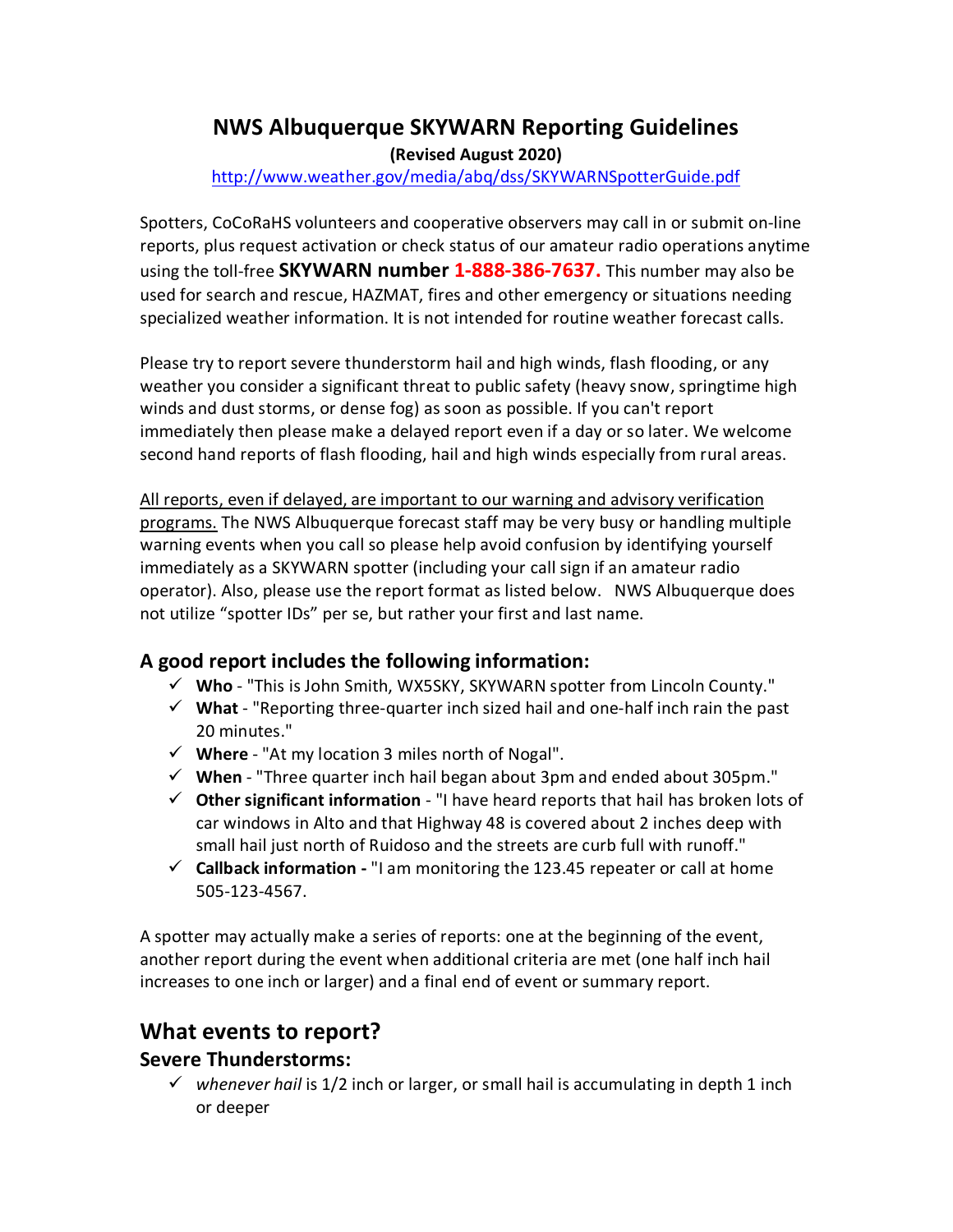- another report for *hail* increasing to 1 inch diameter (severe criteria) or larger after the initial report
- *wind* from thunderstorms of 50 mph or higher, and another report if a gust reaches or exceeds 58 mph (severe criteria) after the initial report
- *storm damage* from any wind speed, microburst or tornado
- $\checkmark$  funnel cloud or tornado observed or
- $\checkmark$  locally reported supercell identification features (presence or absence of wall cloud and its characteristics such as rotation, persistence; forward or rear flank downdrafts)

### **Heavy rain/flash flooding:**

- $\checkmark$  whenever rain is accumulating at a rate of 1 inch per hour or higher (i.e. 0.25 inch/15 minutes) or
- $\checkmark$  rain has accumulated 1/2 inch no matter the duration and each additional increment of 1/2 inch an end of storm total rainfall
- $\checkmark$  whenever significant arroyo runoff is observed or either local roads or low water crossings become dangerously flooded or
- $\checkmark$  any rain amount or local flooding that significantly impacts travel or public safety

**Non-thunderstorm high wind events:** (usually springtime but occasionally following a winter storm)

- $\checkmark$  sustained winds reach 40 mph or greater, or gusts of 50 mph or higher, duration of several hours
- $\checkmark$  any observed or locally reported high wind event damage
- $\checkmark$  any wind or blowing dust that significantly impacts travel or public safety

#### **Heavy snow:**

- $\checkmark$  whenever new snow is accumulating at a rate of 1 to 2 inch per hour or
- $\checkmark$  accumulation of 2 inches regardless of duration and each additional increment of 2 inches
- $\checkmark$  an end of storm total new snow accumulation and total depth on the ground or
- $\checkmark$  any snow or ice amount that is significantly impacting local travel or public safety

Total snow depth on the ground and new snow depth are separate elements. Suppose you have 5 inches already on the ground and then get 4 inches of new snow to yield a total snow depth of 9 inches. You would report 4 inches new snow with a total depth of 9 inches on the ground. The water equivalent of snow is the melted or measured liquid water value for new snow. Ten inches of snow to one inch of water is often quoted as a water equivalent estimation standard. However, this is generally too "wet" for New Mexico's drier snow and ratios around 15 to 1 are often more reasonable.